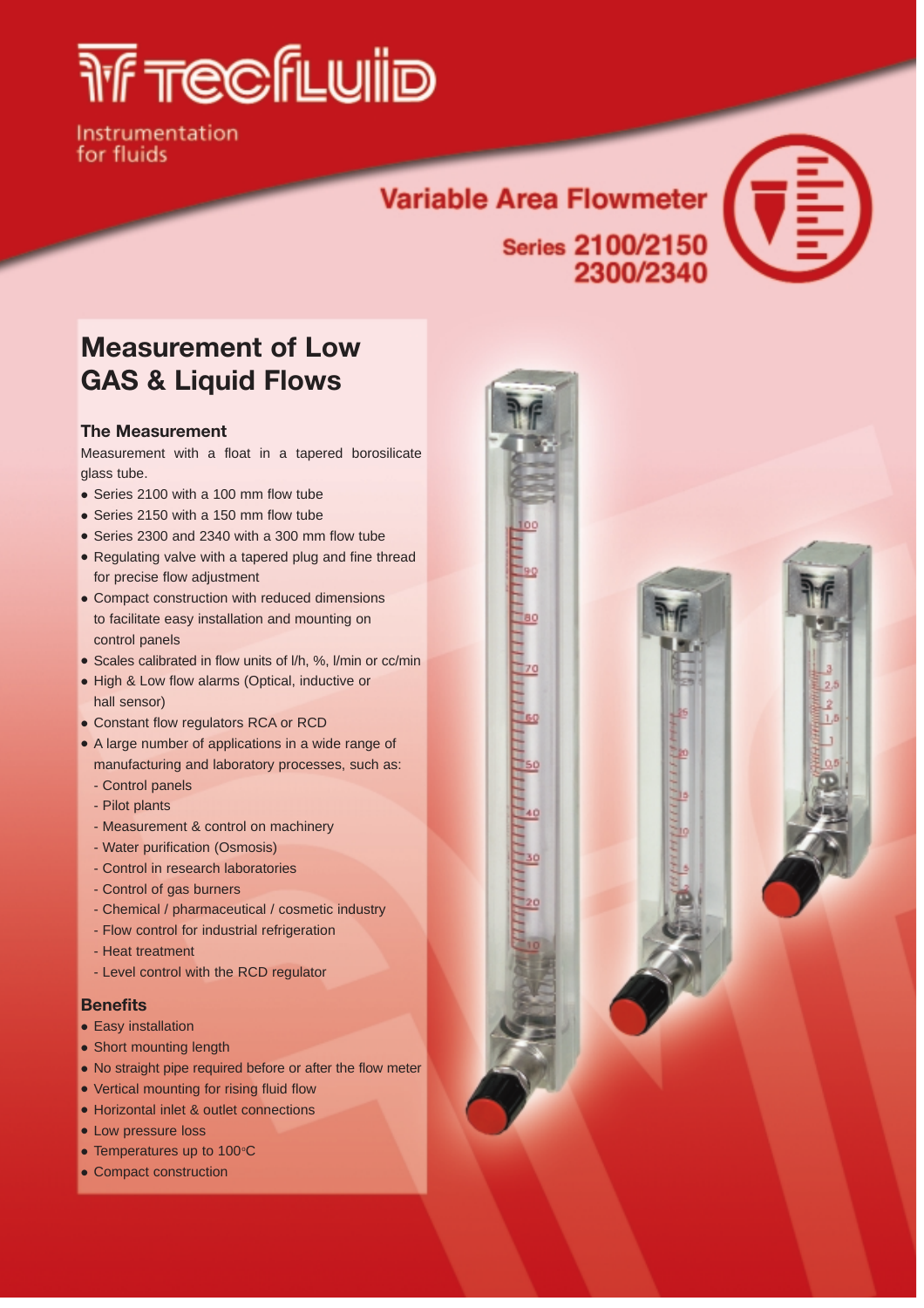



#### **Operation**

A fluid flowing vertically through a tapered tube will provide a lifting force on a weighted float, holding it in a fixed position for a fixed flow.

The float's resting position is a function of; the free area of flow Al (annulus between the float and the measuring tube), the weight of the float Pf and the force E of the fluid flow. Each position of float height corresponds to a different flow, which is shown by the equivalent scale engraved on the metering tube.



Model 2150 with inductive sensor

#### **Technical Data**

- Connections
	- 2100 / 2150 / 2300 R<sup>1</sup>/<sup>4</sup>", (Female) BSP or NPT
	- $-2300$ R<sup>1</sup>/4", (Female) BSP or NPT
	- $-2340$ /2", R3/4" (male only) BSP or NPT
	- (BSP parallel according to standard ISO 228-1) (NPT according to ANSI B2 1968)
- 
- Length: Flow Tube Body<br>-2100 100 mm 165 n 165 mm
	- 2150 150 mm 215 mm
	- 2300 300 mm 365 mm
	- 2340 300 mm 390 mm
- Accuracy, according to VDE / VDI 3513 standards:<br>-  $2100$   $\pm 3.5\%$
- $± 3.5%$
- $-2150$   $\pm 3\%$
- $-2300 / 2340 + 1.6 \%$
- Scales calibrated directly in
	- l/h for water
	- l/h up to 700 Nl/h for air
	- Nm<sup>3</sup>/h from 1-17Nm<sup>3</sup>/h for air
	- l/s, cc/min, %, or others on request
- Materials:

| Ends:               | AISI-316L (1.4404) |
|---------------------|--------------------|
| Body:               | AISI-316L (1.4404) |
| Valve:              | AISI-316L (1.4404) |
| Valve Seat:         | <b>PTFF</b>        |
| O-Rings/gaskets NBR |                    |
|                     |                    |

(Viton® or EPDM on request)

- Temperature:<br>Fluid: Fluid: 0...+100°C Ambient:  $0...+80^{\circ}C$
- Alarm Options: - 20-AMD (1...2):Inductive sensor
	- (relay amplifier on request)
	- 20-AMO (1...2):Optical detector
		- (relay infrared in Aluminium case)
	- 20-AMH (1...2):HALL effect sensor (relay in Aluminium case)
- 
- Constant Flow Regulators:<br>- Series RCA: For gase For gases when the inlet pressure varies and the outlet pressure is constant. For all liquid applications.
	- Series RCD: For gases when the outlet pressure fluctuates and the inlet pressure is constant.
- Regulator Materials:<br>Body: Als Body: AISI-316 Membrane: NBR (Viton® or PTFE on request) Spring: AISI-316
- The minimum allowable pressure difference between the inlet and outlet of the regulator is 200 mbar.



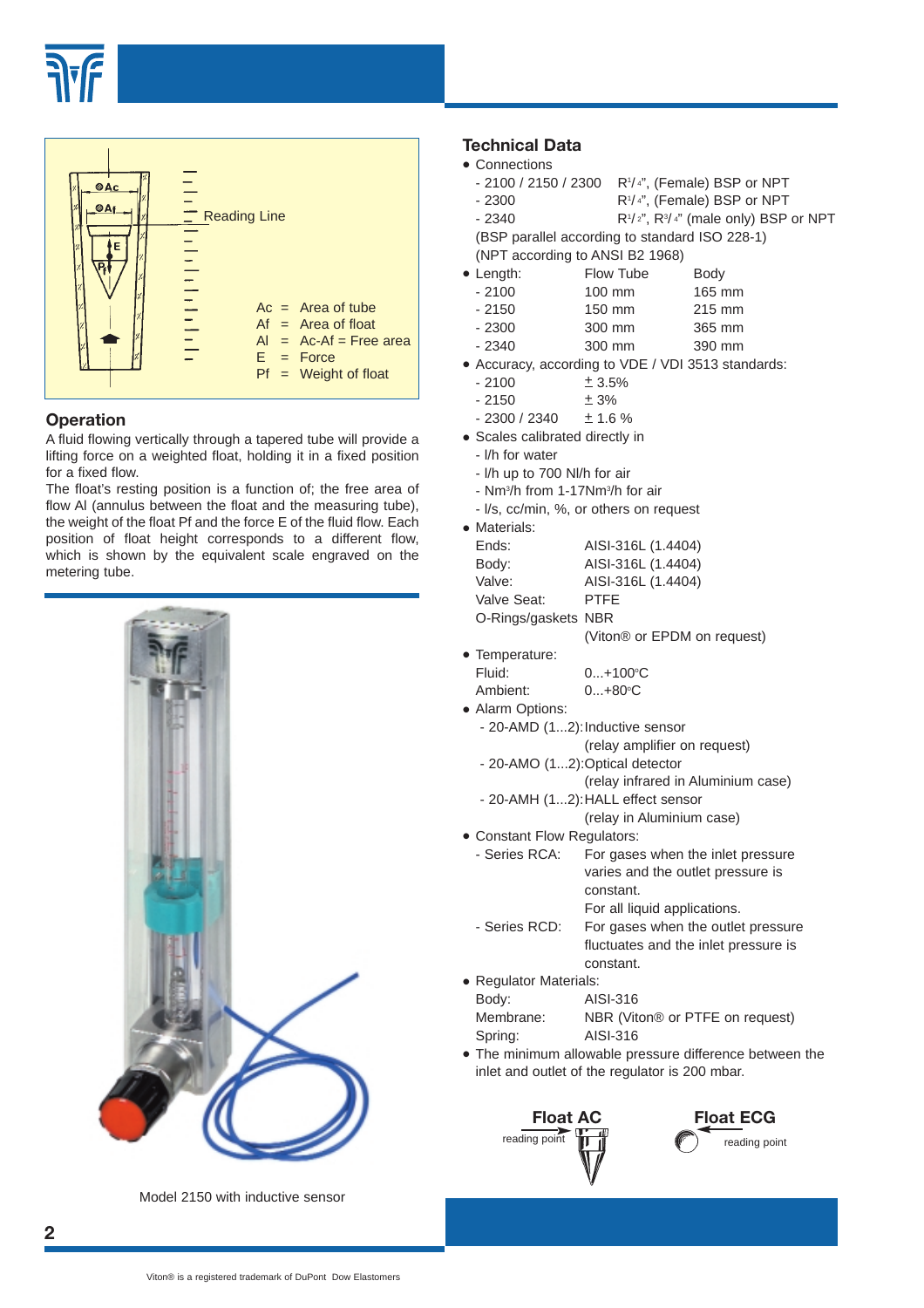

#### **Flow Meters Series 2000**

#### **Constant Flow Regulator**





#### **2100 / 2150 / 2300 / 2340**

| N°. | Item                     | Material                      |
|-----|--------------------------|-------------------------------|
| 1   | <b>Protection Shield</b> | Polycarbonate*                |
| 2   | Body                     | AISI-316                      |
| 3   | End piece                | AISI-316                      |
| 5   | O-Ring                   | NBR / Viton® / EPDM           |
| 6   | Piston                   | AISI-316                      |
| 7   | <b>End Gasket</b>        | NBR / Viton® / EPDM           |
| 8   | Metering tube            | <b>Borosilicate Glass</b>     |
| 9   | Float                    | AISI-316L / Glass /           |
|     |                          | Ceramic / Plastic / Aluminium |
| 10  | Spring                   | AISI-316                      |
| 11  | Valve body               | AISI-316L                     |
| 12  | Valve stem               | AISI-316L                     |
| 13  | Guide nut                | AISI-316L                     |
| 14  | Valve knob               | Plastic                       |
| 15  | Valve guide              | PTFE                          |
| 16  | Valve O-ring             | NBR / Viton® / EPDM           |
| 17  | Valve seat               | PTFE                          |
| 18  | Optional                 | AISI-316                      |
| 19  | Optional                 | AISI-316                      |
|     |                          |                               |

#### **RCD / RCA**

| N°. | Item                    | <b>Materials</b>    |
|-----|-------------------------|---------------------|
| 1   | Membrane body           | AISI-316L           |
| 2   | Valve Body              | AISI-316L           |
| 3   | Membrane                | NBR / Viton® / PTFF |
| 4   | Valve Guide             | AISI-316L           |
| 5   | <b>Regulating Valve</b> | AISI-316L           |
| 6   | Seal                    | <b>PTFF</b>         |
| 7   | <b>Spring Support</b>   | AISI-316L           |
| 8   | Valve Spring            | AISI-316            |
| 9   | Membrane disc           | AISI-316            |
| 10  | Membrane spring         | AISI-316            |
| 11  | <b>Screw</b>            | AISI-316            |
| 12  | Connection union        | AISI-316            |

\* 2340 Series, does not fit Protection Shield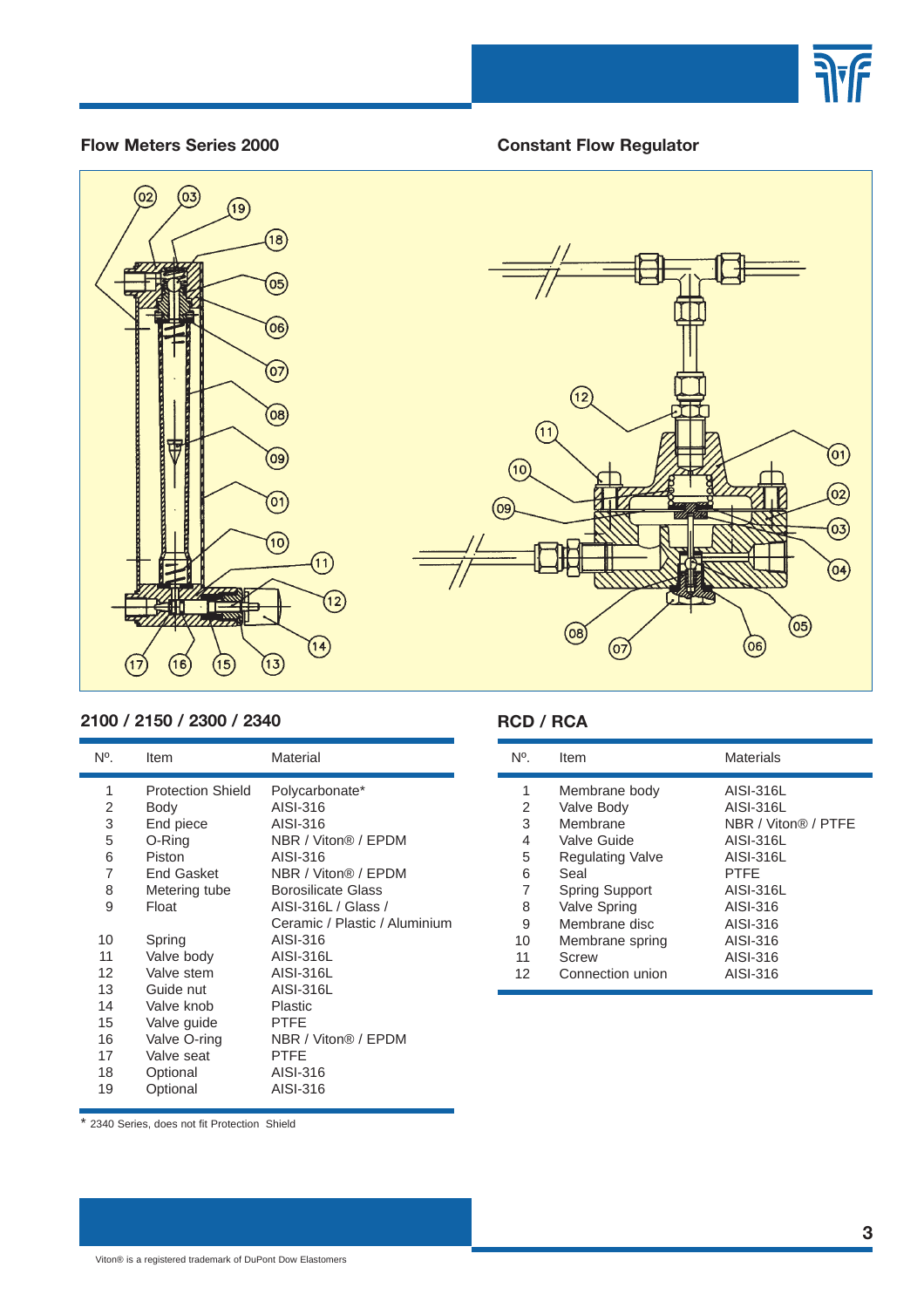

|                                                                 | Tube<br>Length<br>(mm) |                                          |                           |                                  |                               |                          | Measurement Ranges for Float Series AC |                                |                               |                           | Ü                           | ECG<br>$\mathbb{C}$ |                                  |                        |
|-----------------------------------------------------------------|------------------------|------------------------------------------|---------------------------|----------------------------------|-------------------------------|--------------------------|----------------------------------------|--------------------------------|-------------------------------|---------------------------|-----------------------------|---------------------|----------------------------------|------------------------|
| Tube N°.                                                        |                        |                                          |                           | WATER 20°C<br>1/h                |                               |                          | AIR 20°C 1.013 bar abs                 | Nl/h                           |                               |                           |                             |                     | <b>PRESSURE LOSS</b><br>mm Water |                        |
|                                                                 |                        |                                          | AISI-316                  | <b>GLASS</b>                     |                               |                          | AISI-316                               |                                | <b>GLASS</b>                  |                           | <b>PLASTIC</b>              |                     |                                  | AISI-316 GLASS PLASTIC |
| Series 2100                                                     |                        |                                          |                           |                                  |                               |                          |                                        |                                |                               |                           |                             |                     |                                  |                        |
| C110/0001<br>C110/0002.5<br>C111/0005<br>C111/0010              | 100                    | 0.1<br>0.2<br>0.5<br>1                   | 1<br>2.5<br>5<br>10       | 0.05<br>0.1<br>0.2<br>0.4        | 0.5<br>$\mathbf{1}$<br>2<br>4 | 3<br>8<br>15<br>30       | 30<br>80<br>160<br>350                 | 1<br>4<br>$\overline{7}$<br>15 | 15<br>40<br>70<br>180         | 0.5<br>1.5<br>3<br>8      | 5<br>16<br>30<br>110        | 20                  | 10                               | 5                      |
| C111/0016<br>C112/0025<br>C113/0040<br>C114/0060                |                        | 1.6<br>2.5<br>4<br>6                     | 16<br>25<br>40<br>60      | 0.6<br>1<br>1.6<br>2             | 6<br>10<br>16<br>20           | 40<br>80<br>120<br>200   | 450<br>800<br>1200<br>2000             | 20<br>40<br>70<br>100          | 240<br>400<br>700<br>1000     | 10<br>20<br>40<br>70      | 140<br>250<br>400<br>700    | 35                  | 20                               | 10                     |
| C115/0100                                                       |                        | 10                                       | 100                       | 4                                | 40                            | 300                      | 3500                                   | 150                            | 1600                          | 100                       | 1100                        | 50                  | 25                               | 15                     |
| Series 2150                                                     |                        |                                          |                           |                                  |                               |                          |                                        |                                |                               |                           |                             |                     |                                  |                        |
| C210/0001<br>C210/0002.5<br>C211/0005<br>C211/0010<br>C211/0016 | 150                    | 0.1<br>0.2<br>0.5<br>$\mathbf{1}$<br>1.6 | 1<br>2.5<br>5<br>10<br>16 | 0.05<br>0.1<br>0.2<br>0.4<br>0.6 | 0.5<br>1<br>2<br>4<br>6       | 3<br>8<br>15<br>30<br>50 | 30<br>80<br>180<br>300<br>500          | 2<br>5<br>10<br>15<br>30       | 20<br>50<br>100<br>180<br>300 | 0.5<br>1<br>3<br>10<br>10 | 5<br>16<br>30<br>100<br>150 | 20                  | 10                               | 5                      |
| C212/0025<br>C213/0040<br>C214/0060<br>C215/0100                |                        | 2.5<br>4<br>6<br>10                      | 25<br>40<br>60<br>100     | 1<br>1.6<br>$\overline{2}$<br>4  | 10<br>16<br>20<br>40          | 80<br>100<br>150<br>300  | 800<br>1000<br>1500<br>3000            | 40<br>70<br>100<br>150         | 400<br>700<br>1000<br>1500    | 20<br>40<br>70<br>100     | 250<br>400<br>700<br>1100   | 35<br>50            | 20<br>25                         | 10<br>15               |

|                                                           | Tube<br>Length<br>(mm) |                 |                    |                           |                |                     | Measurement Ranges for Float Series AC   |                      |                         | Ŵ   |                                  |                          |
|-----------------------------------------------------------|------------------------|-----------------|--------------------|---------------------------|----------------|---------------------|------------------------------------------|----------------------|-------------------------|-----|----------------------------------|--------------------------|
| Tube N <sup>o</sup> .                                     |                        |                 |                    | WATER 20°C<br>1/h         |                |                     | AIR $20^{\circ}$ C 1.013 bar abs<br>Nl/h |                      |                         |     | <b>PRESSURE LOSS</b><br>mm Water |                          |
|                                                           |                        |                 | AISI-316           | <b>GLASS</b>              |                |                     | <b>ALUMINIUM</b>                         | AISI-316             |                         |     |                                  | AISI-316 GLASS ALUMINIUM |
| Series 2300                                               |                        |                 |                    |                           |                |                     |                                          |                      |                         |     |                                  |                          |
| C311/0025<br>C311/0040<br>C311/0060                       | 300                    | 2.5<br>4<br>6   | 25<br>40<br>60     | 1<br>1.6<br>$\mathcal{P}$ | 10<br>16<br>20 | 40<br>70<br>100     | 400<br>700<br>1000                       | 120<br>150<br>150    | 800<br>1400<br>2000     | 55  | 18                               | 22                       |
| C312/0100<br>C312/0160<br>C312/0250                       |                        | 10<br>16<br>25  | 100<br>160<br>250  |                           |                | 170<br>250<br>400   | 1700<br>2500<br>4000                     | 300<br>400<br>700    | 3000<br>4500<br>7000    | 90  | 30                               | 35                       |
| <b>Series 2340</b><br>C313/0400<br>C313/0630<br>C313/1000 | 300                    | 40<br>60<br>100 | 400<br>630<br>1000 |                           |                | 700<br>1000<br>1700 | 7000<br>10000<br>17000                   | 1000<br>1800<br>3000 | 10000<br>18000<br>30000 | 125 | 40                               | 50                       |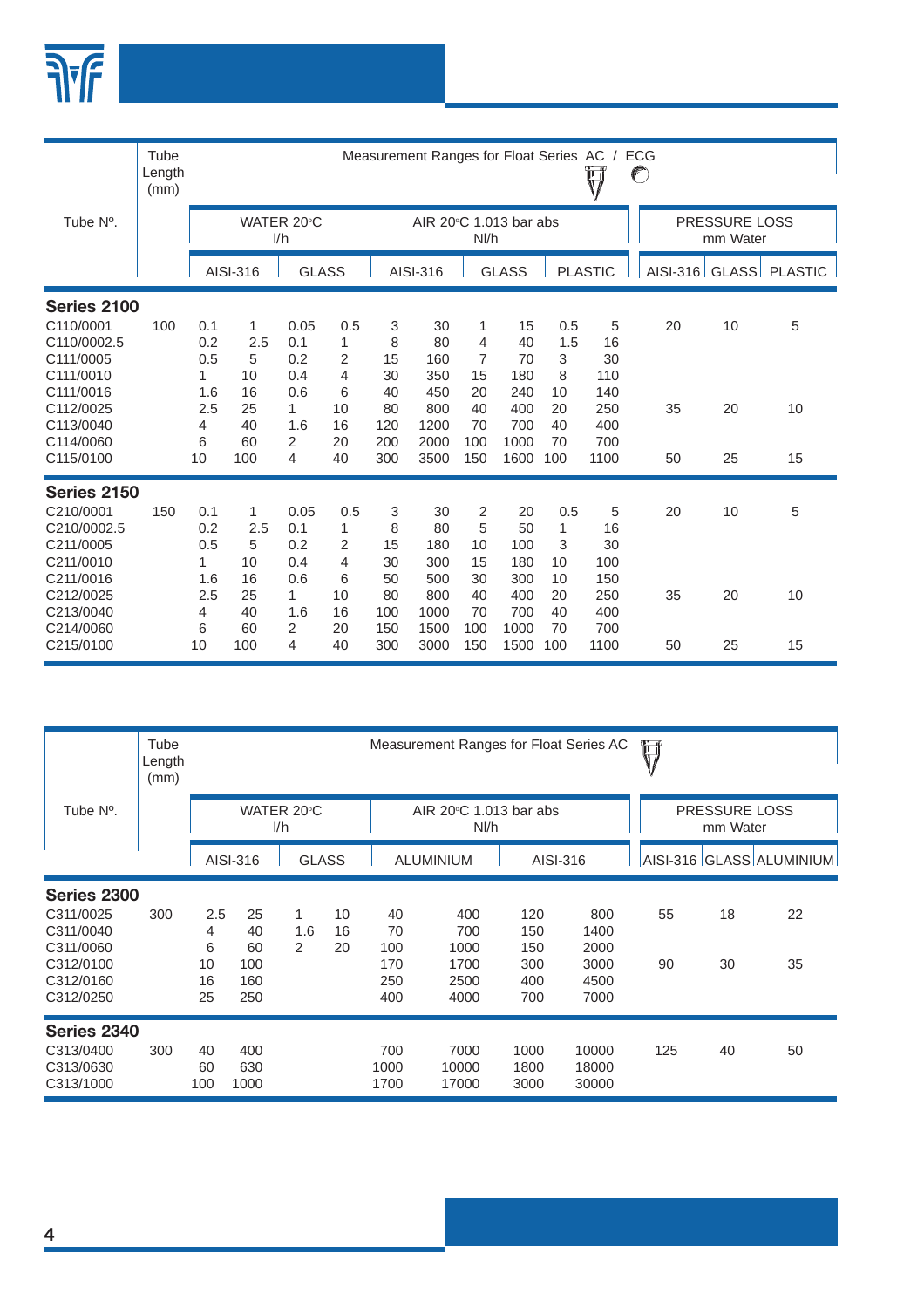



#### **Series 2100, 2150, 2300 Dimensions & Weight**

| Series   DR |     |     | Connection<br>R"       | Wt (kg)<br>Meter + RCA |
|-------------|-----|-----|------------------------|------------------------|
| 2100        | 136 | 158 | 1/4"F BSP/NPT          | $0.700 + 2.5$          |
| 2150        | 186 | 186 | 1/4"F BSP/NPT          | $0.850 + 2.5$          |
| 2300        | 336 | 358 | 1/4"F BSP/NPT          | $0.850 + 2.5$          |
| 2340        | 346 | 390 | 1/2"F or 3/4"m BSP/NPT | $1.800 + 3$            |

#### **Series 2340**



#### **Dimensions**

Flow Meter + Regulator

|                                  |    | Flow               |    |  |  |  |                                                                                                                             |
|----------------------------------|----|--------------------|----|--|--|--|-----------------------------------------------------------------------------------------------------------------------------|
| Series Min Max Min Max A B C H L |    | AIR NI/h WATER I/h |    |  |  |  | Connection                                                                                                                  |
| 2100<br>2150<br>2300             | 10 | -4000              |    |  |  |  | 150 170 136 172 266 1/4"BSP/NPT<br>1 -250 150 170 186 222 266 1/4"BSP/NPT<br>150 170 336 372 266 1/4"BSP/NPT<br>1/2"BSP/NPT |
| 2340                             |    | 700 -7000          | 60 |  |  |  | -400 180 200 346 397 320 1/2"BSP/NPT                                                                                        |

### **Dimensions**

Flow Regulator

| Series     | R" IA BC DE                     |  |  |     |     |  |
|------------|---------------------------------|--|--|-----|-----|--|
| <b>RCD</b> | RCA 1/4" BSP/NPT 35 11 52 13 88 |  |  |     | 63  |  |
| RD40       | RA40 1/2" BSP/NPT 40 16 65 18   |  |  | 100 | -81 |  |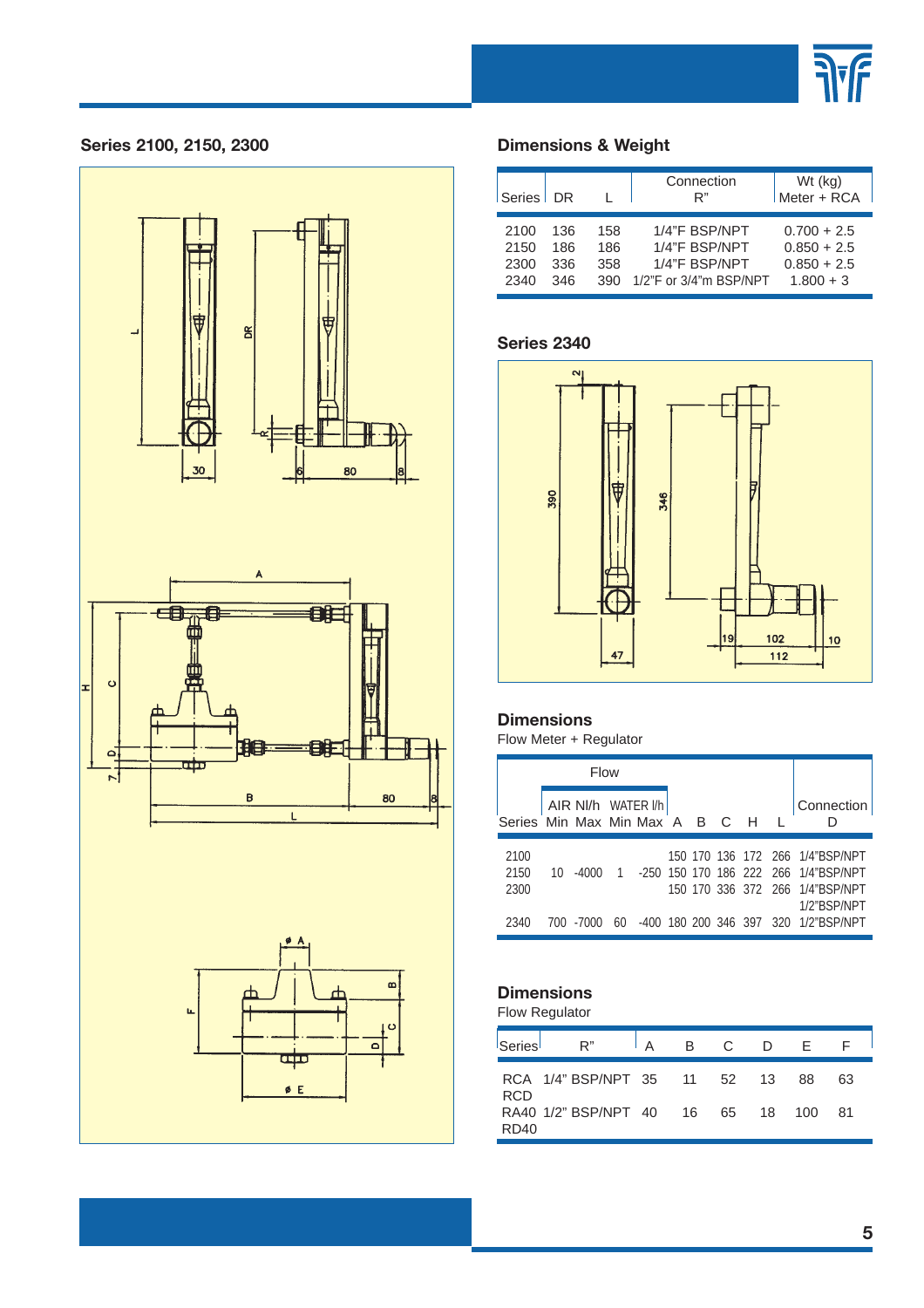

#### **Differential Pressure Controller RCA/RCD**

The 2000 Series flow meters are built to incorporate the regulators RCA/RCD that regulate and maintain a constant flow.

The RCA series, for gases and liquids, is used in installations where the pressure at the inlet is variable and the pressure at the outlet is constant.

The RCD series, for gases and liquids, is used in installations where the pressure at the inlet is constant and the pressure at the outlet is variable.

#### **Operation**

The RCA regulator is for variable pressure at the inlet and constant pressure at the outlet. The measured fluid, with variable pressure at the inlet, enters through connection (1), passes the regulating valve to the chamber (3) where a new lower pressure P1 is created and acts on the membrane (4).



#### **Flow Curve**

The flow curve shows the relationships between the inlet pressure  $P_0$  and the back pressure  $P_2$  in the RCA regulator. The different flows are adjusted by the regulating valve (7). The back pressure,  $P_2$ , in this case is atmospheric pressure. The flow is maintained practically constant when the pressure at the inlet is 200 mbar higher than the back pressure  $P_2$ .



 $P_0$ =Pressure at the inlet to the RCA Regulator (Low flow)

The dotted line shows the flow variation without the action of the pressure regulator. With variations of 100% at the inlet  $P_0$ , the variations of the flow are less than 1%. With high flow rates, the precision obtained is lower.

The regulating valve (2) joined to the membrane (4) is initially open by the action of the regulating spring (5). After the fluid has passed through the chamber (3) of the regulator, it passes through the measuring valve (7), and then through the measuring tube (8) and exits through the connection (9), against the pressure of the constant outlet P2, which also acts on the membrane (4).

The springs (5+6) are built so that the valve (2) opens when the pressure at the inlet P0 decreases and the valve closes when P0 increases. This keeps the pre-set flow through the regulating valve (7) of the flow meter by keeping a constant pressure drop across the valve (P2-P1).

The differential pressure between P0 and P2 should always be greater than 200 mbar, in order to ensure the springs (5+6) operate correctly.

The RCD flow regulators act in a similar way, modifying the position of the regulating valve (2) and the measuring valve (7), according to the drawing below.





 $P_0$ =Inlet pressure to the RCA Regulator (Large flow)



P<sub>2</sub>=Outlet pressure from the RCD Regulator (Low flow)

The above curves show the variation in flow and working pressure.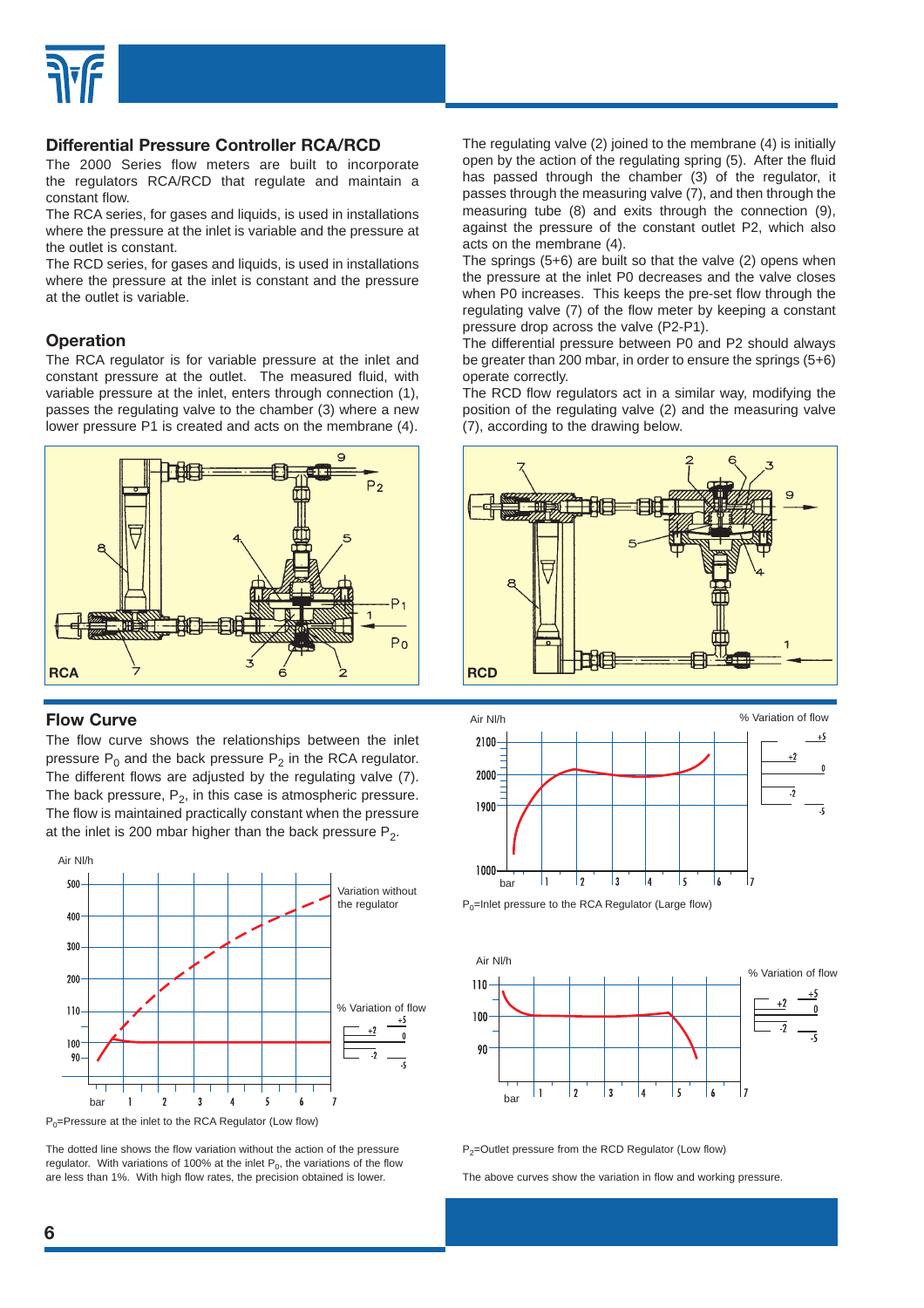

#### **Hydrostatic Level Meter**

The model 2100 is suitable for many hydrostatic level measurement applications, including open tanks and closed, pressurised tanks.

The probe is fed a constant flow of air (or gas) by the 2100/RCD system. The pressure of the air to the tube will always be equal to the hydrostatic head of the fluid. The pressure gauge therefore provides a direct reading of the level.

In the case of closed, pressurised tanks, two constant flow systems are required to provide a pressure difference that is equivalent to the level. This is necessary to compensate for any variations in the tank pressure.

#### **Open Tanks (fig.1)**

- The complete measurement system comprises of:
- A probe (tube) open at the bottom of the tank.
- A pressure gauge (or manometer) scaled in mm of water.
- A model 2100 flowmeter with RCD constant flow regulator.

#### **Closed Pressurised Tanks (fig.2)**

- The complete measurement system comprises of:
- Two probes, one open at the top of the tank and the other open at the bottom.
- A differential pressure gauge (or manometer) scaled in mm of water.
- Two model 2100 flowmeters with RCD constant flow regulator.

#### **Measurement of Density (fig.3)**

The bubble tube systems described above can also be adapted to other measurements, such as density.

The differential pressure between two tubes with their openings a fixed distance apart will provide a measurement of the fluid density.

A 200mm difference in probe height is most commonly used. This will make a change in density of 0.1 g alter the differential pressure by 20mm Water.



#### **Adjustable magnetic switch 20 AMH**

- From 2.5 25 l/h  $H_2O$ , Float AC
- Hall efect detector (for low magnetics fields)
- Actuated by the magnet in the float
- Switch point adjustable over the full scale
- Shielded cable between the sensor and the electronics

#### **Electronics**

• Power supply: 24 V ac, 110 V ac, 230 V ac,

240 V ac 50-60 Hz 24 V dc

• Power consumption: less than 1 VA

#### **Output Relay** (switch over contact)

- Maximun voltage: 250 V
- Maximun current: 3 A
- Maximun power: 250 VA

**Series 20 AMH/40** protection (DIN rail 46121) **Series 20 AMH/65** protection (Plastic housing)